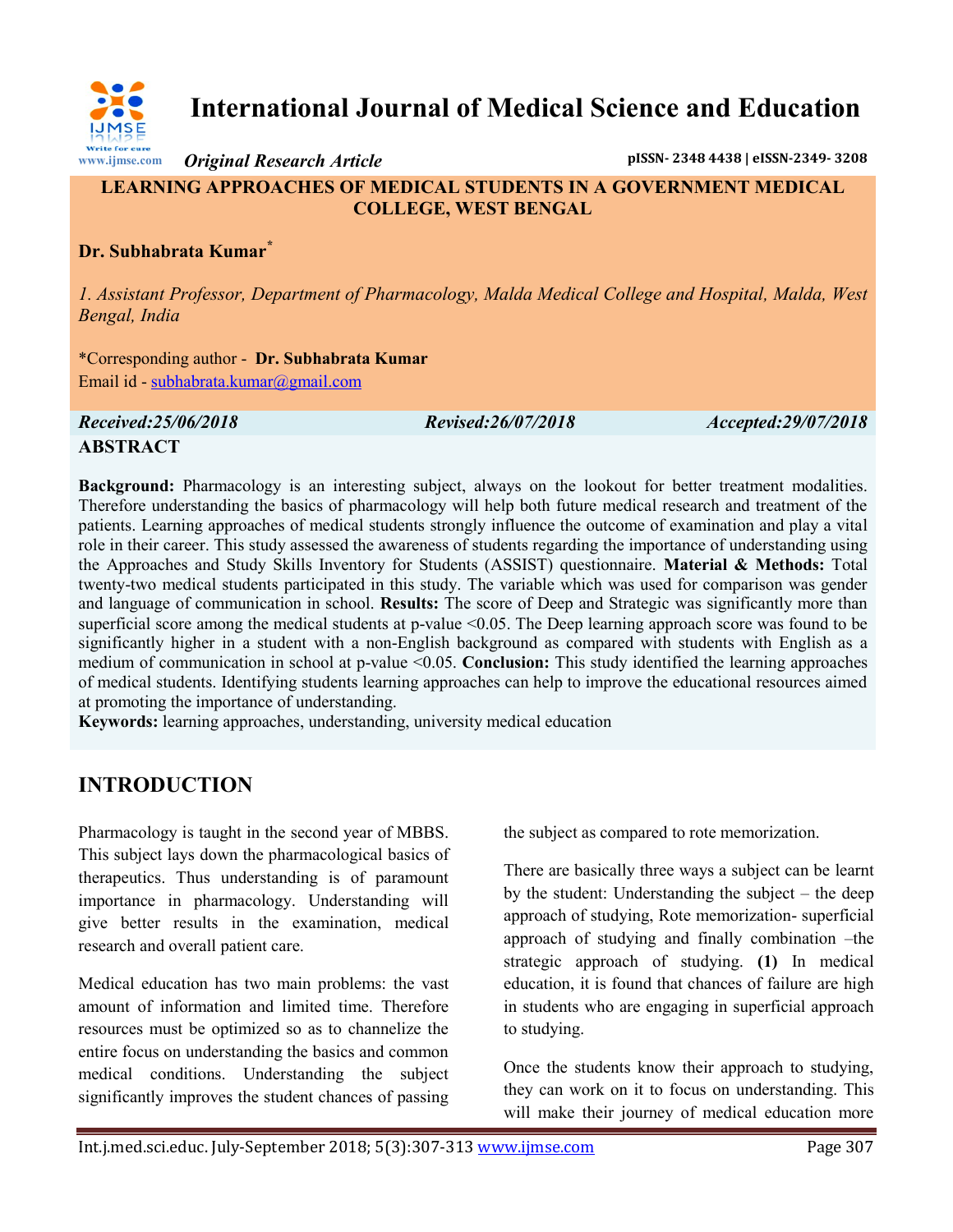enjoyable. Same way teachers can work to focus on understanding while guiding the students. This will provide better guidance to students.

A number of tools are being developed to assess the student's approaches to studying. One such tool of assessment is ASSIST- Approaches and study skills Inventory for Students. ASSIST is a questionnaire which explores the students views to studying: Focus on Understanding the Subject, Focus on getting Highest Marks possible in the subject, Focus on Passing the subject by just memorization. **(2, 3)** Based on the student's response, the analysis is made regarding studying approach of the student.

Very less information is available about students learning approaches in rural medical college. This study aims at understanding the learning approaches in a rural medical college.

## **METHODS**

This study was conducted from April to June 2018. Total Twenty-two medical students of second-year MBBS, Malda Medical College and Hospital took part. The participation was voluntary and data collected was kept confidential.

#### **Study Questionnaire-ASSIST**

ASSIST tool - questionnaire has been used for assessment. The ASSIST questionnaire was answered by the participants during a lecture class. The questionnaire consisted of 66 items. In analysing student for a Deep approach to studying questions focussed on seeking meaning, relating ideas, use of evidence and interest in ideas. While analysing student for a strategic approach to studying questions focussed on the organised study. Finally for analysis of the surface approach to studying questions focused on lack of purpose, unrelated memorizing, syllabusbound and fear of failure. Finally, the Teaching Preferences of the participants was also assessed.

Scoring system: Total 66 questions was asked and each item was evaluated on a five-point scale  $(5 =$ agree,  $4 =$  agree somewhat,  $3 =$  unsure,  $2 =$  disagree somewhat,  $1 =$  disagree).

The questions were read out to the participants and the participants marked the most appropriate response in the proforma. The study was approved by Institutional Ethics Committee, Malda Medical Medical College, Malda, Government of West Bengal. The data was calculated using online statistical data analysis software: social science statistics.

#### **RESULTS**

#### **Demographic data:**

The age of the participants ranged from 18 to 22 years. Total twenty-two students participated. Among the participants, there were nine males and thirteen females. Eight students attended the school in which the official language of communication was English, the remaining fourteen students attended school in which vernacular language was the official language of communication. The vernacular languages were Urdu and Bengali.

#### **Predominant learning approach:**

Total score and Mean score of three learning approaches that is deep, strategic and superficial were calculated. Mean score of three approaches of learning Deep, Strategic and Superficial was 79 %, 77%, and 70% respectively. The p-value was .001118. The result is significant at  $p \le 0.01$ . Overall the score of Deep and Strategic was more than superficial score. In Eighteen students the score of Deep and Strategic was more than superficial score. In four students superficial score was more than Deep and Strategic score.

#### **Gender Comparison:**

The learning approaches of the male and female participants were compared by using students t-test. There was no statistically significance between scores of male and female students at a p-value of < 0.05.

#### **The language of communication in school:**

The learning approaches of the English medium school and non-English medium school participants were compared by using students-t-test. The p-value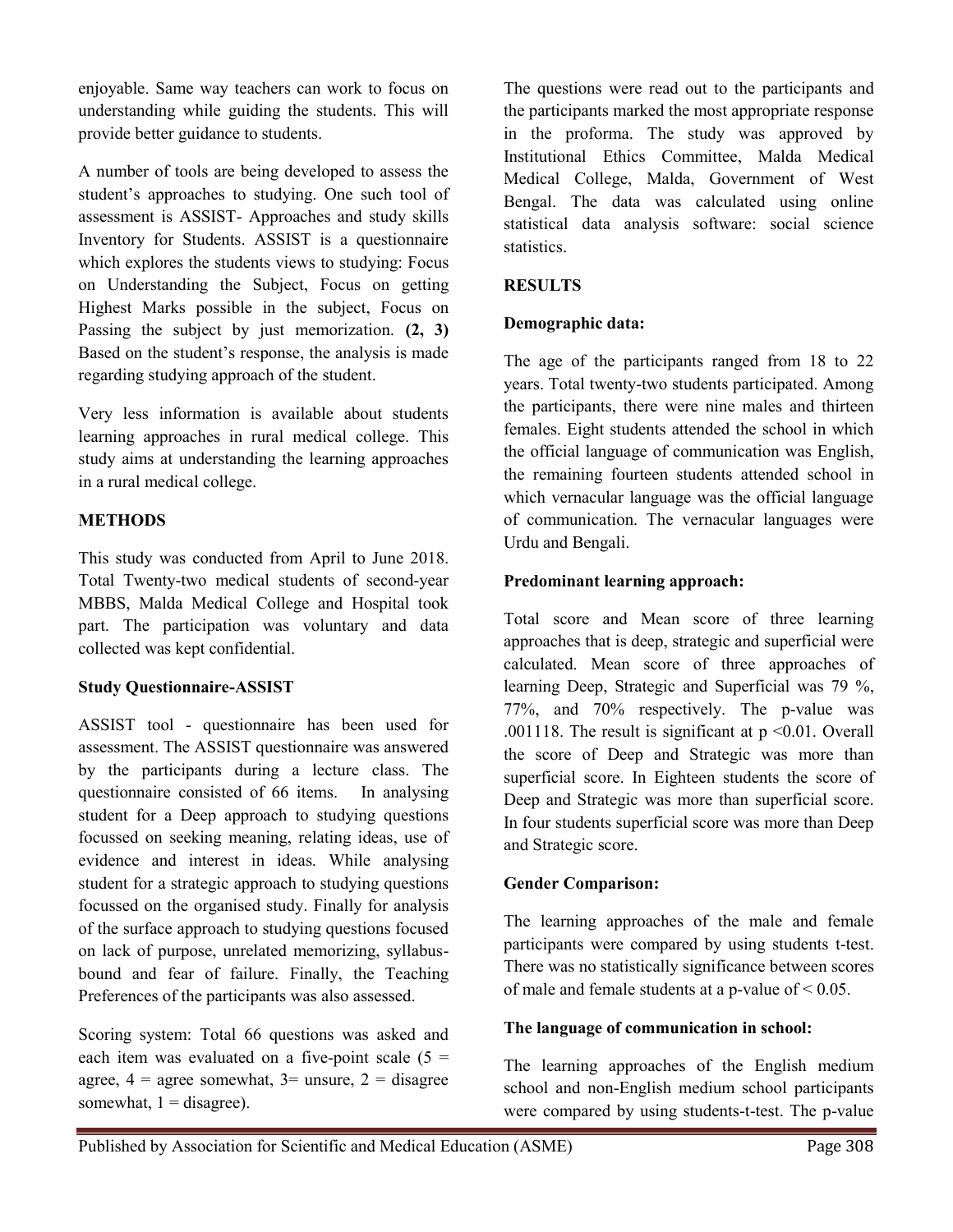of <0.05 was considered to be statistically significant. In deep approach use of evidence parameter and the total deep score was significantly more in non-English as compared to English. In strategic approach achieving parameter was significantly more in non-English as compared to English. There was no statistically significant difference in total strategic score in English vs non-English.

## **DISCUSSION**

Medical education is based on scientific evidence obtained from clinical trials. The clinical trials lay the foundation of medical textbooks. The medical textbooks and other medical literature consist of the vast amount of information. The medical students have a limited time to master this huge information. Due to this, it is of paramount importance that the students focus on understanding the medical information. Understanding will help them to enjoy the journey of medical education.

To understand the learning approaches of medical students we have to take into account the preuniversity studying habits. Before joining the medical college the students spend two years in Class 11 & 12 preparing for the medical entrance examination. During this period students concentrate mostly on clearing entrance. They take help of various methods online websites, devices like tablets, books written by different private tutorials. The sole aim of most of the private tutorials is to make money by selling study materials. In these preparatory years of pre-university students are mostly forced to rote memorize the subject without any understanding. **(4, 5, 6)**

Once the students enter the university, the scenario completely changes. The medical literature is vast and the time is limited. Therefore to excel in medical education thorough understanding is essential. Students must know that deep studying approach can remarkably improve their academic performance. So, students and teachers must orient themselves so that the ultimate aim of understanding the subject is achieved. For example while learning about penicillin and its mechanism of action. A superficial approach would be just to state that penicillin inhibits bacterial cell wall synthesis. Penicillin acts against bacteria

like streptococcus etc. and ineffective in infection caused by Atypical bacteria. In course of time student will forget this information and will not understand the clinical significance. In contrast to this deep approach would show by schematic diagram the site of action of penicillin, the difference between typical bacteria and atypical bacteria in the context of the cell wall. Thus students will understand that penicillin is effective in those bacteria in which cell wall is present. But in atypical bacteria, the cell wall is absent due to this penicillin are ineffective. Therefore to act against atypical bacteria different groups of antibiotics are useful like Macrolides. This understanding in the basic mechanism of action of penicillin can bring about a paradigm shift in the academic environment. **(7,8,9)** The deep approach should be inculcated right at the beginning of university medical education and followed throughout medical education.

Students may not be aware of these learning approaches. This is particularly true in a rural setup, where interaction with the international community is limited. Therefore it is important to sensitize the students about the learning approaches. Once they are sensitized about the learning approaches and need of deep approach in university education- better overall performance in terms of grades and attitude of students. This exercise also gives teachers an opportunity to motivate the students for practical application of the lessons taught in the lecture class and required changes can be considered. **(10)**

ASSIST tool showed that in eighteen students the score of Deep and Strategic was more than superficial score. The superficial approach is used only by four students. Now, this is encouraging news both for students and teachers. Next step in the journey of medical education would be to focus more on understanding that is predominant approach should be deep. Another important step is once the students with the superficial approach are identified they should be given guidance to instil in them the importance of understanding. An interactive session between faculty and students can lead to fruitful results.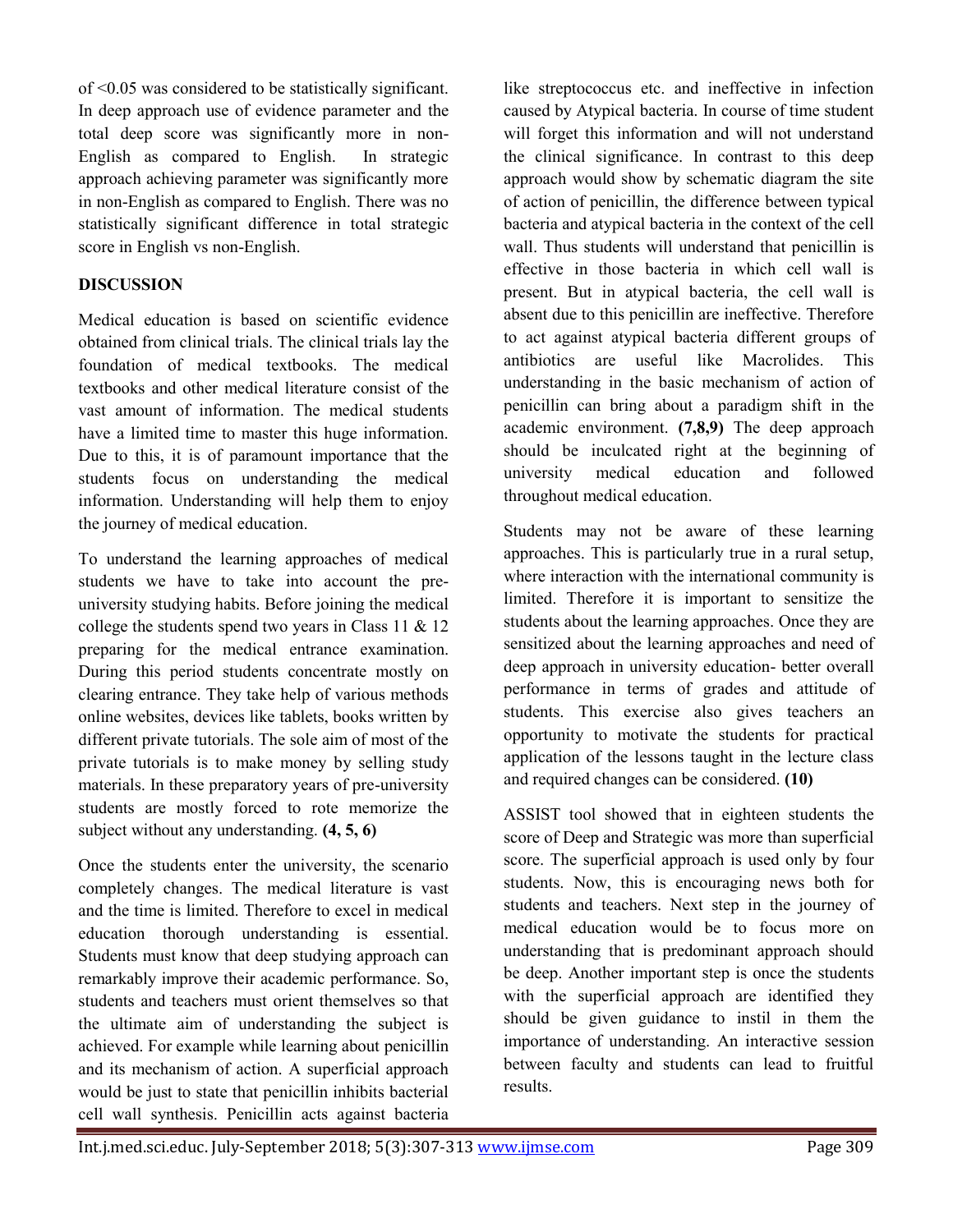Another interesting aspect which this study showed is that students with Non-English medium schooling spent more time and energy in understanding the subject as compared to students with an English background. The total deep score approach was significantly more in Non-English background students as compared to English background students. The possible explanation of this finding could be that they look up in an online dictionary or hard copy dictionary to understand the meaning of English words. However, more information is required regarding pre-university studying habits and present socio-economic factors to understand this finding. A larger group of participants can throw more light in this situation.

Finally, on coming to the gender comparison of the participants score. There was no statistically significant difference between the score of male versus female in deep, strategic and superficial approaches to studying. Thus this shows that there no difference between male and female students as far approach to studying is concerned. This is an important finding because this negates a common social thinking which often has a role in categorizing a particular gender to be more oriented towards rote memorizing. Thus study shows that all students – males and females have the full potential for understanding the medical subjects.

As we had discussed earlier that ASSIST questionnaire is answered voluntarily by the students. Now a limitation of this method of approach is that student while answering the questions will always think about the approved answer. This approved answer approach may not reflect the actual thought process and the real studying habits of the students. So this ASSIST questionnaire can be used to acquire baseline information about the students. Then the faculty and students have to set out mutual agreed understanding key points. The methods of achieving understanding key points- interactive sessions, lectures, and mock tests. The ASSIST study can be instrumental in starting a new venture of understanding in this journey of medical education.

Another important aspect of university education is

fear, fear of failure. Fear of failure is particularly seen in the superficial approach of learning. Students are not able to concentrate, suffer from anxiety and cannot use their time effectively. The only solution is to avoid the superficial approach of studying. This orientation should be started right at the beginning of the student's university education by devoting time and energy to deep approach **(11)**

## **CONCLUSION**

Pharmacology forms the basis of therapeutic interventions. Understanding the subject plays a pivot role in laying the foundation of modern medical science. It is of critical importance that the students of university medical education should be oriented to focus on understanding the subject. This study found that the score of Deep and Strategic was more than the superficial score in second-year MBBS students of Malda Medical College. This result was statistically significant p<0.01.

Medical education is a continuous process and understanding of vital key points should be encouraged throughout the medical career. Learning by understanding is an acquired trait. This study, as well as the vast array of research in medical education, recommends orientation of students towards understanding the subject.

#### **REFERENCES**

- 1. Chonkar SP, Ha TC, Chu SSH, Ng AX, Lim MLS, Ee TX et al.The predominant learning approaches of medical students. BMC Medical Education BMC series. 2018 Jan; 18(1):17.
- 2. Zakaria NM, Farok NAJ, Adam SK, Nordin SA. Approaches of Learning among Medical Undergraduates of Faculty of Medicine and Health Sciences, Universiti Putra Malaysia in 2016. Malaysian Journal of Medicine and Health Sciences. 2018 Jan; 14(1): 1-6.
- 3. Samarakoon L, Fernando T, Rodrigo C, Rajapakse S. Learning styles and approaches to learning among medical undergraduates and postgraduates. BMC Medical Education. 2013 Mar; 13:42.
- 4. Bonsaksen T, Brown T, Lim HB, Fong K. Approaches to studying predict academic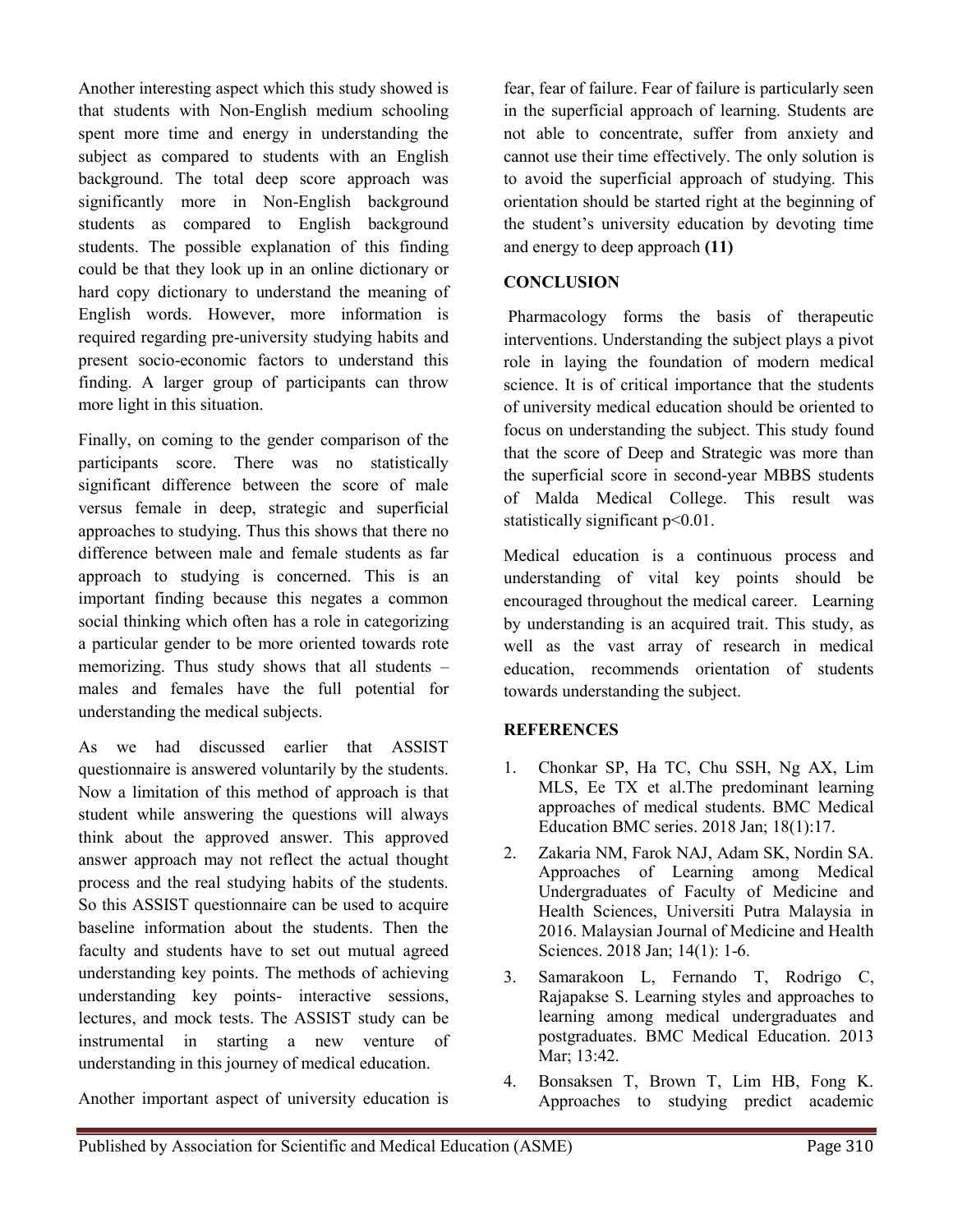performance in undergraduate occupational therapy students: a cross cultural study. BMC Medical Education. 2017 May; 17(1):76.

- 5. Abedina NFZ, Jaafarb Z, Husainc S, Abdullahd R. The Validity of ASSIST as a Measurement of Learning Approach among MDAB students. Procedia - Social and Behavioral Sciences. 2013 Oct; 90: 549 – 557.
- 6. Brown, Stephen, White, Sue, WaKeling, Lara et al. Approaches and Study Skills Inventory for Students (ASSIST) in an Introductory Course in Chemistry. Journal of University Teaching & Learning Practice.2015; 12(3).
- 7. Shah DK, Yadav RL, Sharma D, Yadav PK, Sapkota NK, Jha RK et al. Learning approach among health sciences students in a medical college in Nepal: a cross-sectional study Adv Med Educ Pract. 2016 Mar 4; 7: 137-43.
- 8. Asci H, Kulac E, Sezik M, Cankara FN, Cicek E. The effect of learning styles and study behavior on success of preclinical students in

pharmacology. Indian J Pharmacol. 2016 Jan-Feb; 48(1):15-20.

- 9. Tayem YI, Altabtabaei AS, Mohamed MW, Arrfedi MM, Aliawder HS, Aldebous FA et al. Competence of medical students in communicating drug therapy: Value of role-play demonstrations. Indian J Pharmacol. 2016 Jan-Feb; 48(1):37-41.
- 10. Shaik SA, Almarzuqi A, Almogheer R, Alharbi O, Jallal A, Aloriny M. Assessing Saudi medical students learning approach using the revised two-factor study process questionnaire International Journal of Medical Education. 2017 Aug; 8:292-296.
- 11. Paudel KR, Nepal HP, Shrestha B, Panta R, Toth S. Distribution and academic significance of learning approaches among pre-clinical medical students at Trinity School of Medicine, St Vincent and the Grenadines J Educ Eval Health Prof.2018 Apr; 15: 9.

|                          | Male  | Female | t-value   | p-value       | <b>Significance</b> |
|--------------------------|-------|--------|-----------|---------------|---------------------|
| <b>Seeking meaning</b>   | 16.33 | 15.62  | 0.61055   | 0.274188      | Not significant     |
| <b>Relating ideas</b>    | 1544  | 15     | 0.49363   | 0 3 1 3 4 7 1 | Not significant     |
| Use of evidence          | 16.89 | 1592   | 0.80315   | 0 215666      | Not significant     |
| <b>Interest in Ideas</b> | 15.56 | 1623   | $-0.8412$ | .205091       | Not significant     |
| <b>Total Deep score</b>  | 64.22 | 62.77  | 0.49679   | 312377        | Not significant     |
|                          |       |        |           |               |                     |

#### **Table 1: Deep approach to studying - Male vs Female**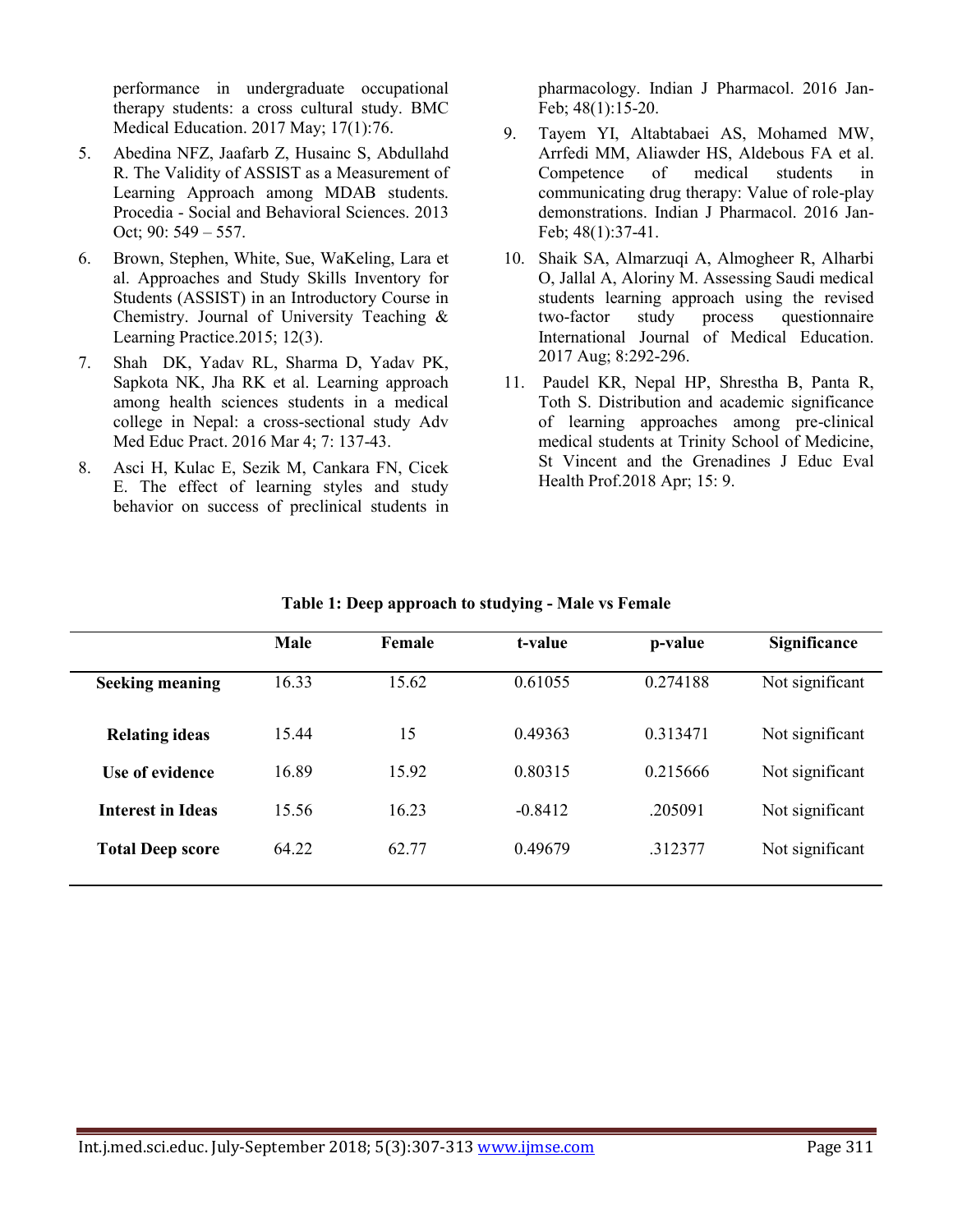|                                 | <b>Male</b> | Female | t-value    | p-value  | Significance    |
|---------------------------------|-------------|--------|------------|----------|-----------------|
| <b>Organised study</b>          | 15.11       | 14.92  | 0.12905    | .449303  | Not significant |
| Time management                 | 14.44       | 13.38  | 0.75916    | .228306  | Not significant |
| Alertness to assessment demands | 15.78       | 1623   | $-0.37663$ | .355206  | Not significant |
| Achieving                       | 16.5        | 15.38  | 0.93093    | .181784  | Not significant |
| <b>Monitoring effectiveness</b> | 15.89       | 16.77  | $-1.16061$ | .129735  | Not significant |
| <b>Total Strategic score</b>    | 77 78       | 76.69  | 0.24906    | 0.402927 | Not significant |

**Table 2: Strategic approach to studying- Male vs Female**

#### **Table 3: Superficial approach to studying- Male vs Female**

|                                | Male  | Female | t-value    | p-value | Significance    |
|--------------------------------|-------|--------|------------|---------|-----------------|
| <b>Lack of purpose</b>         | 10.33 | 9.31   | 0.75027    | .230914 | Not significant |
| <b>Unrelated memorizing</b>    | 13.44 | 13.38  | 0.05512    | 478294  | Not significant |
| <b>Syllabus</b> -bound         | 12.44 | 12.85  | $-0.31236$ | .379    | Not significant |
| <b>Fear of Failure</b>         | 16.22 | 16     | 0.22307    | .412871 | Not significant |
| <b>Total Superficial score</b> | 56.33 | 55.23  | 0.4379     | .333077 | Not significant |

#### **Table 4: Teaching preferences- Male vs Female**

|                    | Male  | Female | t-value | p-value  | significance    |
|--------------------|-------|--------|---------|----------|-----------------|
| Deep               | 18.11 |        | .38064  | 0.091313 | Not significant |
| <b>Superficial</b> | 14.89 | 14.15  | 0.49708 | .312278  | Not significant |

## **Table 5: Deep-English vs Non-English**

|                          | <b>English</b> | Non-English | t-value    | p-value  | <b>Significance</b> |
|--------------------------|----------------|-------------|------------|----------|---------------------|
| <b>Seeking meaning</b>   | 14.38          | 16.79       | $-221844$  | 0913     | Not significant     |
| <b>Relating ideas</b>    | 14.25          | 15.71       | $-1.69088$ | .053192  | Not significant     |
| Use of evidence          | 14             | 17.64       | $-3.84878$ | 0.000501 | significant         |
| <b>Interest in Ideas</b> | 15.5           | 16.21       | $-0.87175$ | .196844  | Not significant     |
| <b>Total Deep score</b>  | 58.12          | 66.36       | $-3.46083$ | .001235  | significant         |
|                          |                |             |            |          |                     |